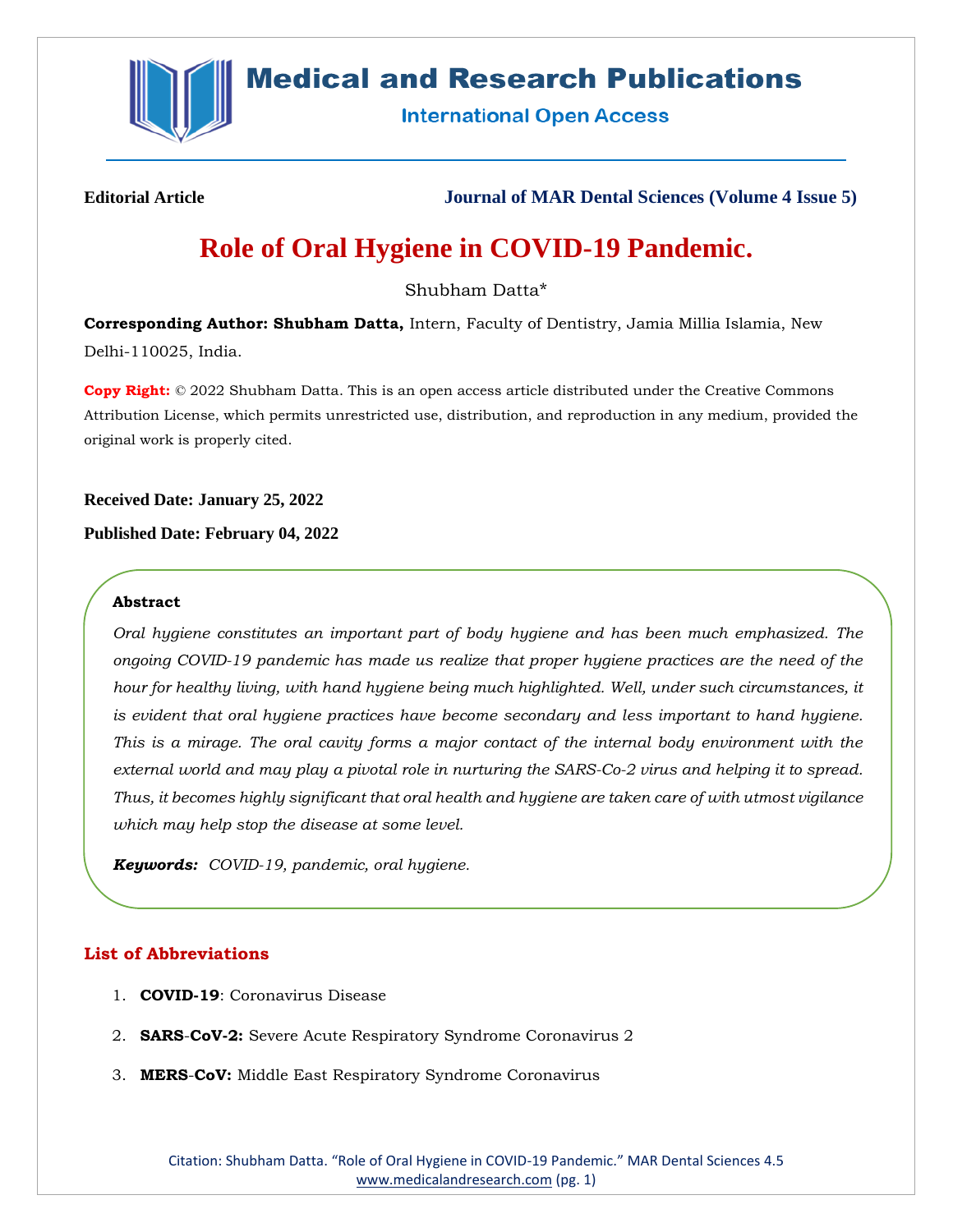- 4. **BMI**: Body Mass Index
- 5. **ARDS:** Acute Respiratory Distress Syndrome
- 6. **ACE 2:** Angiotensin Converting Enzyme 2
- 7. **RNA:** Ribonucleic Acid
- 8. **UV:** Ultraviolet Rays
- 9. **HSV:** Herpes Simplex Virus
- 10. **HIV:** Human Immunodeficiency Virus
- 11. **ABHR:** Alcohol Based Hand Rub

## **Objectives**

1.To discuss the potential role of oral hygiene in preventing the spread of COVID-19 and any form of illness in patients with COVID-19.

2.To identify connections between the oral cavity and the SARS-CoV-2.

3.To discuss various oral hygiene measures.

#### **Introduction**

COVID-19, a pandemic as declared by the World Health Organisation (WHO) on March 11, 2020, has put the entire human race to test. According to WHO, the COVID-19 virus is primarily transmitted between people through respiratory droplets and contact routes. Droplet transmission occurs with people in close proximity (within 1 m) to persons having respiratory symptoms (e.g., coughing or sneezing) and therefore exposes his/her mucosae (mouth and nose) or conjunctiva (eyes) to possibly infective respiratory droplets.**[**1**]** WHO also confirms the spread of the virus by fomites in the immediate atmosphere around an infected person. Touching infected objects consciously or unconsciously by hands can be risky, as studies tend to show that people touch their face about 23 times in an hour, thus making it easy for the virus to enter through oral, nasal or conjunctival mucosae.**[**2**]**

Various symptoms of COVID-19 that generally appear after an incubation period of 5.2 days are, fever (98.6%), fatigue (69.6%), dry cough (59.4%), myalgia (34.8%) and sore throat (17.4%), and sometimes diarrhea, unlike in SARS-CoV and MERS-CoV.**[**3,4,5,6**]**. These are considered to be the mild to moderate symptoms of the disease. Well, the disease also manifests as severe illness depending upon various risk factors such as age (the mean age was 69 years old), gender (men represented 70% of deaths) underlying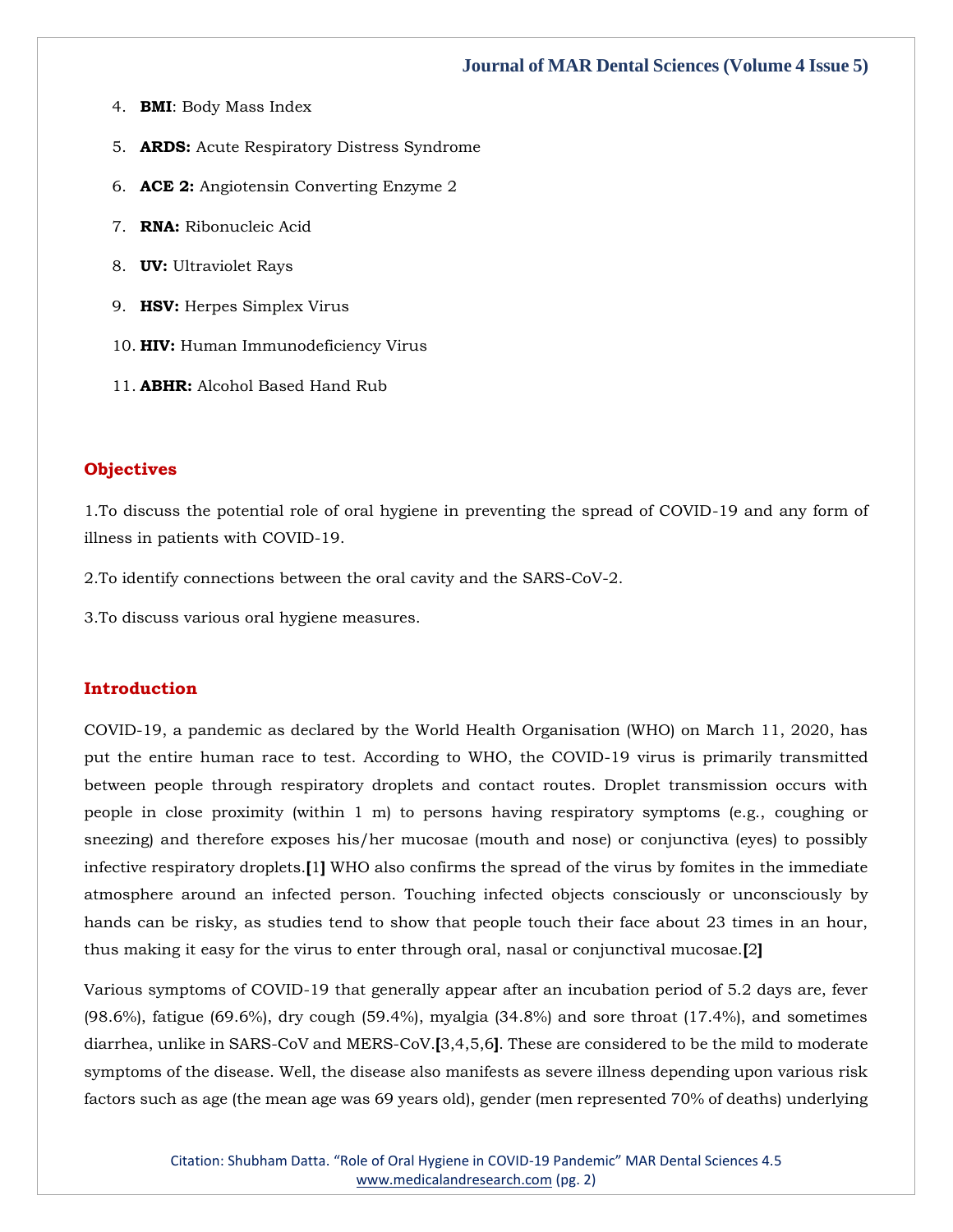comorbidity in 48% of cases (hypertension 30%, diabetes 19%, or heart disease 8%) and obesity(47.6% of patients in intensive care units (ICUs) having a BMI over 30 kg/m2)**[**7,8**]** Among the severe clinical manifestations, there are severe pneumonia, ARDS, as well as extrapulmonary manifestations and Systemic complications such as sepsis, and septic shock.**[**9**]**

The oral cavity can serve as an entry point and a reservoir for the SARS-CoV-2, and its possible role as a protective/aggravating factor in the infectivity and in the progression of this viral infection has been contentious, although recent scientific evidence indicates a significant role of the oral cavity and its mucosae in the transmission and pathogenicity of SARS-CoV-2.**[**10**]** Thus maintaining proper oral hygiene is very important during times of such crisis.

According to the American Dental Association, oral hygiene is defined as the process of maintaining the cleanliness of teeth and related structures. The importance and relevance of oral hygiene during the COVID-19 pandemic is a serious matter of discussion. To support the article, various online searches were made on the Google search engine of the World Wide Web with search keywords- "Oral hygiene", "COVID-19", "the importance of oral cavity in the COVID-19".

## **Oral Cavity and the COVID-19**

Various articles and newsletters were screened. Based on the search results, the oral cavity can be said to have the following links with the COVID-19 virus-

**1. Role of Oral Cavity in the transmission and pathogenicity of SARS-CoV-2:** Some studies have found that ACE-2 receptors sufficiently serve as receptors for SARS-CoV-2.**[**11**]** It forms a primary portal for the entry of the virus into human cells. Apart from the expression of ACE-2 receptors in the lungs, intestines, heart, and kidneys, certain single-cell RNA-seq profile studies have supported the ACE-2 expression in the oral cavity, with the expression levels being higher in the tongue than buccal or gingival tissues. Since the oral cavity is one of the first interfaces between the exterior and body, there is a high potentiality that this pathway of viral colonization and infection is critical for the onset of COVID-19. Apparently, in the first 10 days after the transmission, when the patient usually remains asymptomatic but is highly contagious, the virus accumulates at the nasal, oral, and pharyngeal mucosa, and only later will further accumulate in the lungs. It has also been shown that the number of ACE2 receptors in the salivary glands is higher than in the lungs has been suggested could be a reservoir area for SARS-CoV-2 in asymptomatic patients.**[**12,13,14**]**

**2. High bacterial load of the Oral Cavity and post-viral complications:** According to a study conducted by the British researchers to find a link between poor oral hygiene and severity of COVID-19 disease, during lung infection, there is a risk of aspirating the oral secretions into the lungs, leading to infections principally caused by certain oral bacteria- "*Porphyromonas gingivalis*, *Fusobacterium*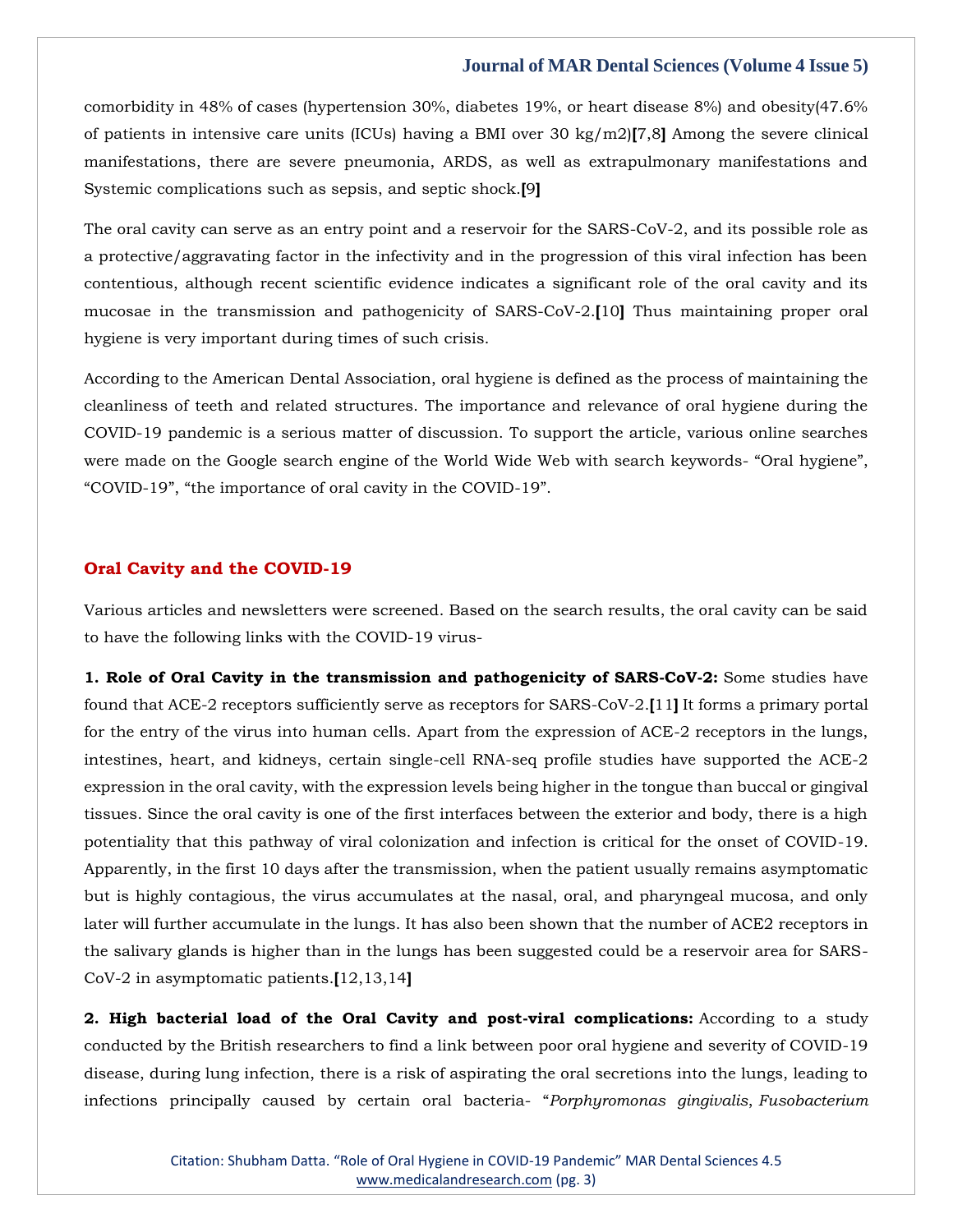*nucleatum*, *Prevotella intermedia*,". They explained that periodontitis or infection of the gums is one of the most prevalent causes of harmful bacteria in the mouth which lead to the formation of salivary cytokines such as Interleukin 1 (IL1) and Tumor necrosis factor (TNF), that can reach the lungs causing pulmonary infections. Also, periodontal disease patients are at a 25 percent raised risk of heart disease, thrice the risk of getting diabetes, and 20 percent raised risk of hypertension, which are all risk factors of severe COVID-19. **[**15**]**

**3. Saliva- a barrier against SARS-CoV-2:** Human saliva, has many proteins and peptides with antiviral effects and prevents viral replication and infections and protects against them, especially coronavirus, which illustrates, the protective effect of these salivary proteins against the severe acute respiratory syndrome coronavirus 2 (SARS-CoV-2). Cystatin D, a salivary component, inhibits the replication of coronavirus at its physiologic concentration (Magister & Kos, 2013), and may have an anti‐viral role (Collins & Grubb, 1998). Iwabuchi et al. proposed that hyposalivation causes severe respiratory infection by either disrupting the oral and airway mucosal surfaces as a physical barrier, thereby enhancing the viral colonization and adhesion or reducing the secretion of antimicrobial peptides and proteins.**[**16,17,18**]**

**4. Periodontal pocket as a favorite anatomical niche for SARS-CoV-2:** Well, studies have shown viral presence in the periodontal pockets, with the more frequent ones being Herpes simplex virus (HSV), Epstein-Barr virus (EBV) and Human Cytomegalovirus (HCMV) **[**19-26**]**. It can be concluded from these studies that periodontal pockets serve as reconcilable environments for viral infections and survival, possibly including SARS-CoV-2, which may replicate and reach continuously the oral cavity and mix with saliva, or travel systemically using the capillary periodontal complex making Periodontal Pockets plausible reservoirs for SARS-CoV-2 viruses.**[**27**]** The virus may also infect cells by using its spike protein to bind to the Cluster of Differentiation 147 (CD 147) **[**28**]** on cell membranes and not necessarily ACE-2 which makes cells expressing CD 147 at high risk of infection by SARS-CoV-2. It has been shown that oral epithelial cells, of the buccal and subgingival components of PP cells, express CD 147 **[**29**]**. Furthermore, the gingival epithelium of periodontitis patients has an increased CD 147 expression**[**30**]**.

## **Oral Hygiene and COVID-19**

The above literature provides an insight into the importance of the oral cavity, especially during the COVID-19 times. Here is how significant it is to maintain a healthy oral environment-

1. Good oral hygiene prevents inter-bacterial exchange between the lungs and oral cavity, thus preventing airway infections in patients, reducing the potential risk of bacterial superinfection especially in those over the age of 70 or with diabetes, heart disease, or hypertension.**[**15**]**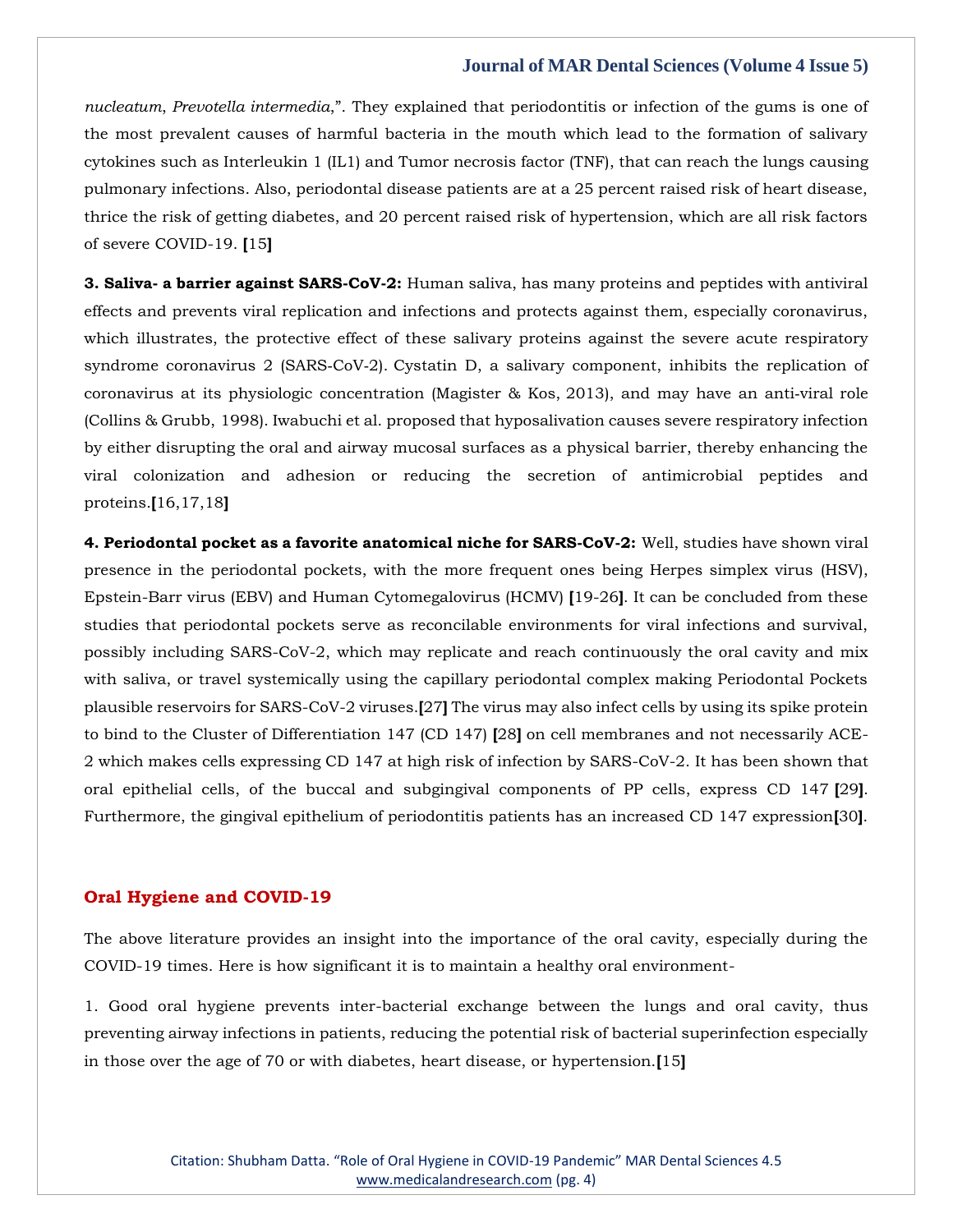2. The intervention in oral or dental hygiene such as mouthwashes that reduce oral flora colonization with potential pathogens; toothbrushing, tongue-brushing, and even full dental hygiene care may reduce the rate of pneumonia in the elderly (based on limited data).**[**31-34**]**

3. In a study to determine whether manual, or electric, brushing of the teeth, tongue, and palate modulates whole salivary flow rate in older adults free of major systemic disease, it was found that tooth brushing stimulates saliva production for up to five minutes in adults aged 60 years and older. This transient salivary flow rate may contribute to reducing oral microbial load.**[**35**]**

4. Periodontal pockets develop due to progressive deposition of calculus over teeth surface, beginning as tiny ulceration of the crevicular epithelium and eventually leading to apical migration of the epithelial attachment on the tooth. Prevention of formation of calculus is dependent upon removal by the patient of fresh uncalcified deposits with a toothbrush and dental floss.**[**36**]**

## **Standard Oral Hygiene practices**

At present, standard oral hygiene practices include thorough daily cleaning of all surfaces of teeth, interdental areas, and tongue using a toothbrush with toothpaste for not less than 2 min. Toothbrushes should be changed every 3 months or when visibly frayed.**[**37**]** Often toothbrushes are kept in bathrooms or combined toilet/bathrooms, which are warm and moist, and an ideal place for the growth of microorganisms.**[**38**]** Studies have shown that toothbrush sanitization with UV rays for 2 h and overnight immersion in 0.12% or 0.2% chlorhexidine helps in decontamination.**[**39,40**]**

| <b>General Recommendations</b>     | Personalized                          | <b>Lifestyle Considerations</b> |
|------------------------------------|---------------------------------------|---------------------------------|
|                                    | Recommendations                       |                                 |
| brushing<br>Twice<br>daily<br>with | Those with high risk of gum           | Avoid<br>do-it-yourself-        |
|                                    |                                       |                                 |
| fluoride toothpaste                | antimicrobial<br>disease:             | orthodontic-treatments          |
|                                    | mouthwashes and toothpastes to        |                                 |
|                                    | be used                               |                                 |
| Interdental cleaning               | Those with high risk of caries:       | Consume fluoridated water       |
|                                    | Fluoridated mouth rinses to be        |                                 |
|                                    | used                                  |                                 |
|                                    |                                       |                                 |
| Limited sugary intake              | Those with difficult interdental      | Tobacco consumptions to be      |
|                                    | <b>cleaning:</b> interdental cleaning | stopped                         |
|                                    | aids to be used                       |                                 |
|                                    |                                       |                                 |
| Regular Dental Checkups            | For improved plaque removal:          | Avoid oral piercings            |
|                                    | use power toothbrush                  |                                 |
|                                    |                                       |                                 |
|                                    |                                       |                                 |

**Table 1:** Oral Care Recommendations as per ADA **[**41**]**

Citation: Shubham Datta. "Role of Oral Hygiene in COVID-19 Pandemic" MAR Dental Sciences 4.5 [www.medicalandresearch.com](http://www.medicalandresearch.com/) (pg. 5)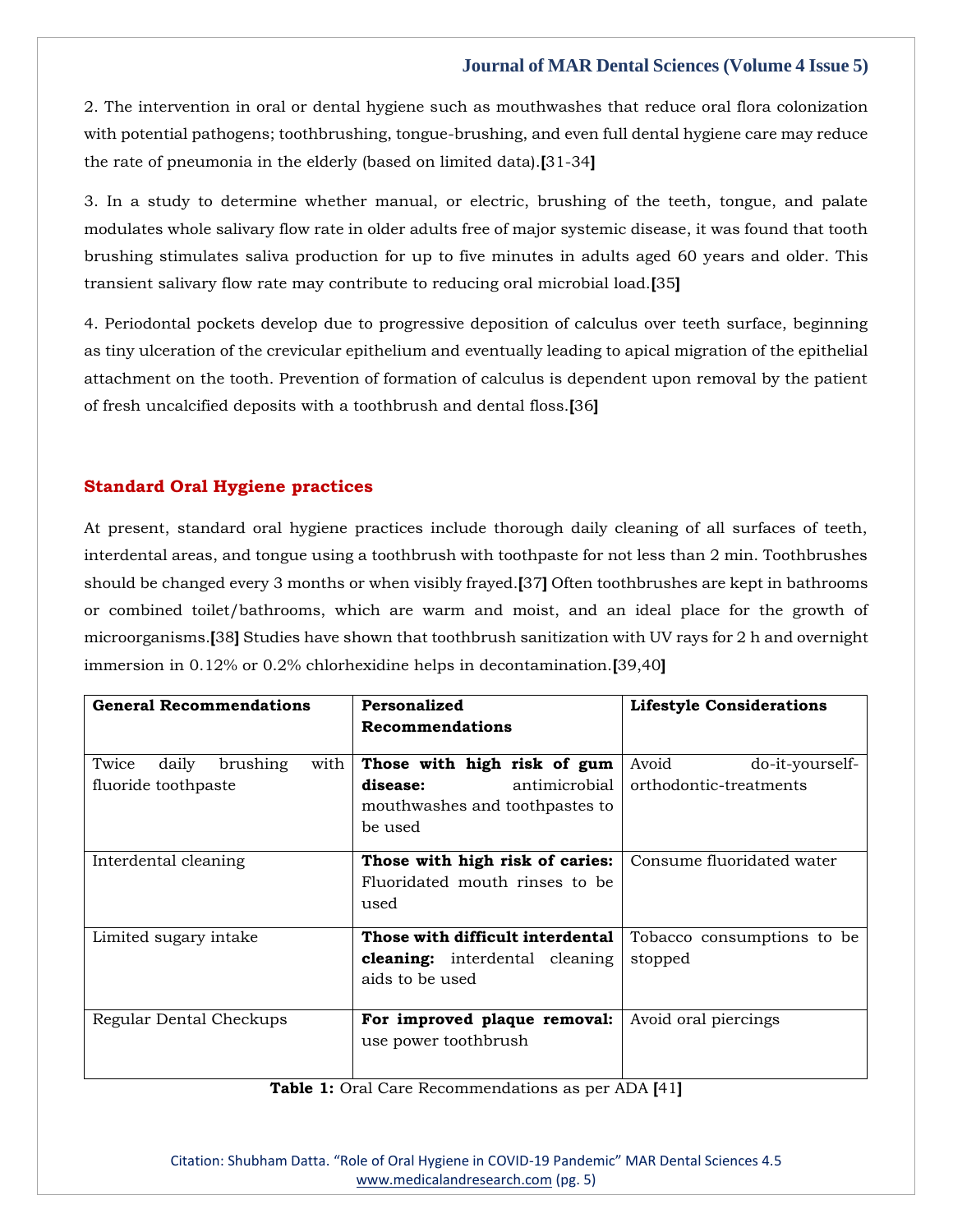Toothpaste contains sodium lauryl sulfates **[**SLSs**]**, which have antimicrobial and plaque inhibitory properties. The anionic surfactant SLS inactivates various nonenveloped as well as enveloped viruses including retrovirus, rotavirus, poliovirus, HSV2, and HIV infectivity**[**42-44**]**

Like SARS and MERS, the SARS-CoV-2 is also considered to be vulnerable to oxidizing agents. Regular mouth washing with Povidone-iodine and dilute sodium hypochlorite (considered to be the first-choice antiseptics for treatment and periodontal disease prevention by Slots) may help in reducing the viral load of saliva and the oro-pharyngeal cavity. Being a highly active cytotoxic oxidant, sodium hypochlorite (NaOCl) is an effective antiseptic and disinfectant agent against bacteria, fungi, and viruses. **[**37,45**]**

#### **Oral hygiene practices in the context of COVID-19**

Well, various articles have stated how oral hygiene practices have to be revised in the wake of the pandemic. Some postulated brushing before stepping out and coming home is suitable during COVID-19.**[**46**]**

For COVID-19 positive patients, washing hands with soap and water, or sanitizing with ABHR before touching the toothbrush; keeping personal oral hygiene products including a new soft toothbrush, toothpaste, and a mouthwash/gargle; storing their oral health products separately and disinfecting their brush regularly. Powered toothbrushes and water-pik/oral irrigators may have aerosols production more than manual toothbrushes and should be avoided. **[**37,47,48**]**

## **Conclusion**

Hence, it is not a matter of doubt that a healthy oral cavity is very important to be maintained even during the times of COVID-19. Thus, similar to vigorous hand hygiene education programs being promoted by the government to prevent the spread of COVID-19, various dental bodies should come forward and join the league to explain the necessity of proper oral hygiene along with hand hygiene. Oral Hygiene education should be imparted to the general public by the dental health care providers. Inculcating proper oral hygiene practices will help curb the spread of infection and superinfections to a significant extent.

## **References**

1.Modes of transmission of virus causing COVID-19: implications for IPC precaution recommendations [Internet]. Who.int. 2020 [cited 23 July 2020]. Available from: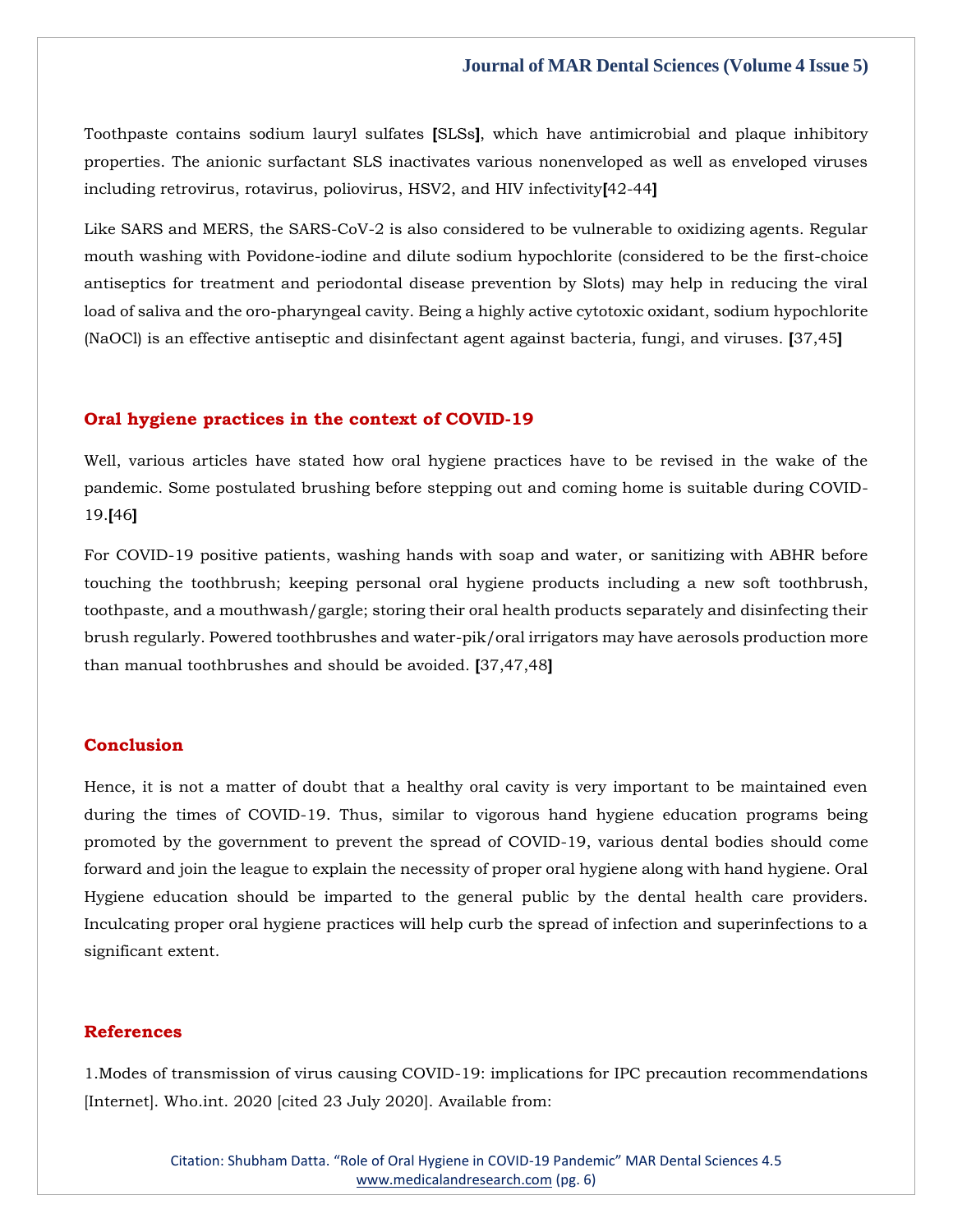https://www.who.int/news-room/commentaries/detail/modes-of-transmission-of-virus-causingcovid-19-implications-for-ipc-precaution-recommendations

2.Kwok YL, Gralton J, McLaws ML. Face touching: A frequent habit that has implications for hand hygiene. Am J Infect Control 2015;43:112-4.

3.Li Q, Guan X, Wu P et al. Early transmission dynamics in wuhan, China, of novel coronavirus infected pneumonia. N Engl J Med 2020; 382: 1199-1207.

4.World Health Organisation. Coronavirus disease (COVID-19) pandemic. 2020. Available online at https://www.who.int/emergencies/diseases/novel-coronavirus-2019 (accessed June 2020).

5.Rothan H A, Byrareddy S N. The epidemiology and pathogenesis of coronavirus disease (COVID-19) outbreak. J Autoimmun 2020; DOI: 10.1016/j.jaut.2020.102433.

6.Greenland J R, Michelow M D, Wang L, London M J. COVID-19 Infection: Implications for Perioperative and Critical Care Physicians. Anesthesiology 2020; 132: 1346-1361.

7.Sampson, V., Kamona, N. & Sampson, A. Could there be a link between oral hygiene and the severity of SARS-CoV-2 infections?. Br Dent J 228, 971–975 (2020). https://doi.org/10.1038/s41415-020- 1747-8

8.Simonnet A, Chetboun M, Poissy J et al. High prevalence of obesity in severe acute respiratory syndrome coronavirus-2 (SARSCoV2) requiring invasive mechanical ventilation. Obesity (Silver Spring) 2020; DOI: 10.1002/oby.22831.

9.Cascella M, Rajnik M, Cuomo A, et al. Features, Evaluation and Treatment Coronavirus (COVID-19) [Updated 2020 Jul 4]. In: StatPearls [Internet]. Treasure Island (FL): StatPearls Publishing; 2020 Jan-. Available from: https://www.ncbi.nlm.nih.gov/books/NBK554776/

10.Herrera D, Serrano J, Roldán S, Sanz M. Is the oral cavity relevant in SARS-CoV-2 pandemic?. Clinical Oral Investigations [Internet]. 2020 [cited 23 July 2020];24(8):2925-2930. Available from: https://www.ncbi.nlm.nih.gov/pmc/articles/PMC7309196/

11.Li W, Moore MJ, Vasilieva N, et al. Angiotensin-converting enzyme 2 is a functional receptor for the SARS coronavirus. Nature. 2003;426(6965):450-454. doi:10.1038/nature02145

12.Xu, H., Zhong, L., Deng, J. et al. High expression of ACE2 receptor of 2019-nCoV on the epithelial cells of oral mucosa. Int J Oral Sci 12, 8 (2020). https://doi.org/10.1038/s41368-020-0074-x

13.Xu J, Li Y, Gan F, Du Y, Yao Y. Salivary Glands: Potential Reservoirs for COVID-19 Asymptomatic Infection. J Dent Res. 2020;99(8):989. doi: 10.1177/0022034520918518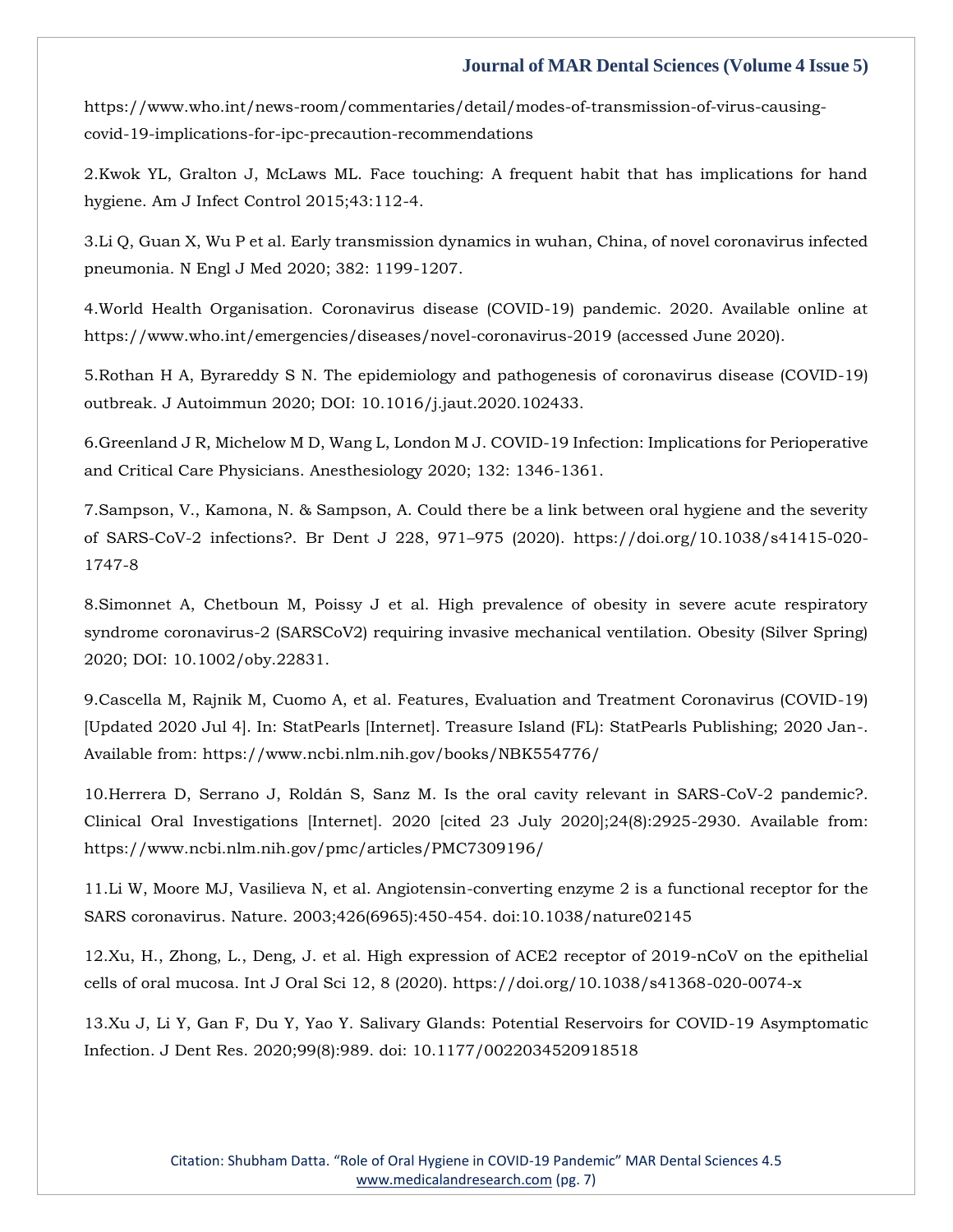14.Wölfel R, Corman VM, Guggemos W, et al. Virological assessment of hospitalized patients with COVID-2019. Nature. 2020;581(7809):465-469. doi:10.1038/s41586-020-2196-x

15.Mandal A. Oral hygiene and severity of COVID-19 – the connection [Internet]. News-Medical.net. 2020 [cited 25 July 2020]. Available from: https://www.news-medical.net/news/20200630/Oral-hygieneand-severity-of-COVID-19-e28093-the-connection.aspx

16.Beier F. Good oral health may prevent severe COVID-19 progression [Internet]. Dental-tribune.com. 2020 [cited 25 July 2020]. Available from: https://www.dental-tribune.com/news/good-oral-healthmay-prevent-severe-covid-19-progression/

17.Farshidfar N, Hamedani S. Hyposalivation as a potential risk for SARS-CoV-2 infection: Inhibitory role of saliva [published online ahead of print, 2020 Apr 29]. Oral Dis. 2020;10.1111/odi.13375. doi:10.1111/odi.13375

18.Iwabuchi H, Fujibayashi T, Yamane GY, Imai H, Nakao H. Relationship between hyposalivation and acute respiratory infection in dental outpatients. Gerontology. 2012;58(3):205-211. doi:10.1159/000333147

19.Pallos D, Ruivo GF, Ferrari-Junior SH, Pannuti CS, Perozini C, Sarmento DJS, et al.Periodontal disease and detection of human herpesviruses in saliva and gingivalcrevicularfluid of chronic kidney disease patients. J Periodontol 2020.

20.Shah R, Mehta DS. Prevalence of herpesviruses in gingivitis and chronic period-ontitis: relationship to clinical parameters and effect of treatment. J Indian SocPeriodontol. 2016;20:279–85.

21.Dawson 3rd DR, Wang C, Danaher RJ, Lin Y, Kryscio RJ, Jacob RJ, et al. Salivarylevels of Epstein-Barr virus DNA correlate with subgingival levels, not severity ofZ. Badran, et al.Medical Hypotheses 143 (2020) 1099072

22.I. Cappuyns, P. Gugerli, A. Mombelli Viruses in periodontal disease – a review Oral Dis, 11 (2005), pp. 219-229

23.C.M. Pereira, P.F. Gasparetto, M.E. Correa, F.F. Costa, O.P. de Almeida, M.L. Barjas-Castro Human herpesvirus 6 in oral fluids from healthy individuals Arch Oral Biol, 49 (2004), pp. 1043-1046

24.A. Contreras, H. Nowzari, J. Slots Herpesviruses in periodontal pocket and gingival tissue specimens Oral Microbiol Immunol, 15 (2000), pp. 15-18

25.A. Contreras, J. Slots Active cytomegalovirus infection in human periodontitis Oral Microbiol Immunol, 13 (1998), pp. 225-230

26.B. Parra, J. Slots Detection of human viruses in periodontal pockets using polymerase chain reaction Oral Microbiol Immunol, 11 (1996), pp. 289-293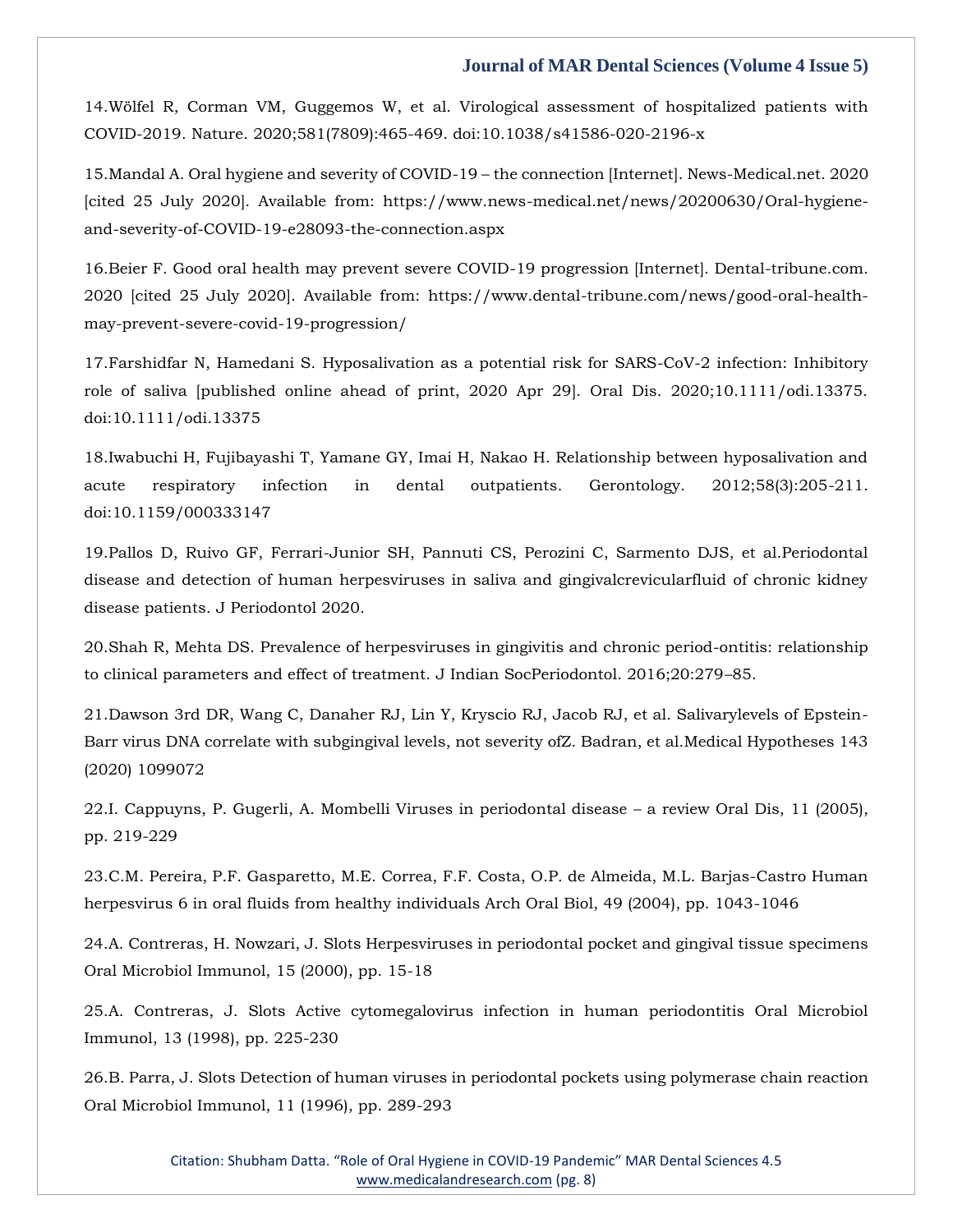27.Badran Z, Gaudin A, Struillou X, Amador G, Soueidan A. Periodontal pockets: A potential reservoir for SARS-CoV-2? Med Hypotheses 2020;143:109907

28.K. Wang, W. Chen, Y.-S. Zhou, J.-Q. Lian, Z. Zhang, P. Du, et al. SARS-CoV-2 invades host cells via a novel route: CD147-spike protein bioRxiv (2020) 2020.03.14.988345

29.M. Feldman, V.D. La, T.B. Lombardo Bedran, D.M. Palomari Spolidorio, D. Grenier Porphyromonas gingivalis-mediated shedding of extracellular matrix metalloproteinase inducer (EMMPRIN) by oral epithelial cells: a potential role in inflammatory periodontal disease Microbes Infect, 13 (2011), pp. 1261- 1269

30.J. Wang, D. Yang, C. Li, S. Shang, J. Xiang Expression of extracellular matrix metalloproteinase inducer glycosylation and caveolin-1 in healthy and inflamed human gingiva J Periodontal Res, 49 (2014), pp. 197-204

31.Yoneyama T, Yoshida M, Mukaiyama H, et al. Oral care reduces pneumonia of elderly patients in nursing homes. J, Am Geriatr Soc, 2002, vol. 50(pg. 430-3)

32.Persson RE, Truelove EL, Leresche L, Robinovitch MR. Therapeutic effects of daily or weekly chlorhexidine rinsing on oral health of a geriatric population, Oral Surg Oral Med Oral Pathol, 1991, vol. 72 (pg. 184-92)

33.Powell LV, Persson RE, Kiyak HA, Lamont RJ. Effect of a 12% chlorhexidine rinse on salivary lactobacilli and mutans streptococci [abstract 988], J Dent Rev, 2001, vol. 80 pg. 159

34. 6. Terpenning M. Geriatric Oral Health and Pneumonia Risk. Clinical Infectious Diseases [Internet]. 2005 [cited 26 July 2020];40(12):1807-1810. Available from: https://academic.oup.com/cid/article/40/12/1807/314357

35.Affoo R, Trottier K, Garrick R, Mascarenhas T, Jang Y, Martin R. The Effects of Tooth Brushing on Whole Salivary Flow Rate in Older Adults. BioMed Research International [Internet]. 2018 [cited 26 July 2020];2018:1-7. Available from: https://www.hindawi.com/journals/bmri/2018/3904139/

36.Shafer A, Hine M, Levy B, Rajendran R, Sivapathasundharam B. Shafer's textbook of oral pathology. 8th ed. Elsevier,Inc

37.Bains VK, Bains R. Is oral hygiene as important as hand hygiene during COVID-19 pandemic? Asian J Oral Health Allied Sci 2020;10:5

38.Karibasappa GN, Nagesh L, Sujatha BK. Assessment of microbial contamination of toothbrush head: An in vitro study. Indian J Dent Res 2011;22:2-5..

39.Ayşegül O, Elgin IE, Gulcin A, Nedim S. The efficacy of chlorhexidine spray vs mouthwash in the microbial contamination of child toothbrushes. J Dent Child (Chic) 2007;74:177-81.